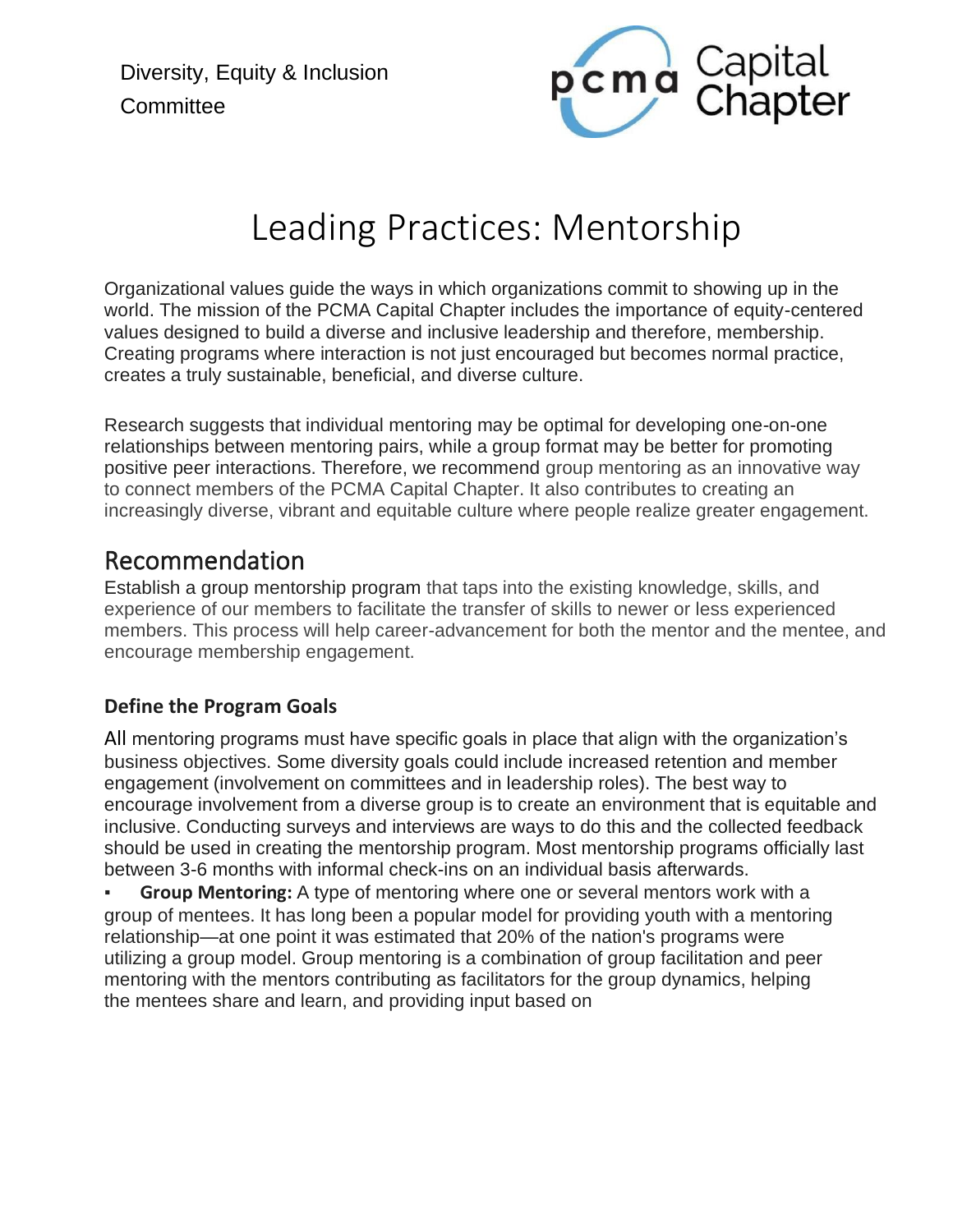

the mentor's own experience e.g. through storytelling, providing information, giving feedback etc.

**Program Inclusivity:** Actively pursue a diverse group of stakeholders to serve as mentors. The Program should also promote knowledge sharing across various cultures, work styles, and backgrounds so no one is excluded. The entire organization should be encouraged to participate in mentoring.

● **Implement Mentor Training:** Training sessions should help mentors and mentees thoroughly understand their roles within the program and direct their expectations. Mentorship training should be mandatory for mentors. Diversity mentoring should include cultural, racial, and gender awareness, as well as communication skills practice.

● **Involve Leadership:** Executives and leaders within the organization play a unique role for the program launch. Leadership involvement will give a mentoring program high credibility within the organization, effectively recruiting participants.

Top leadership are encouraged to participate in the program. They have leadership experience that can help diverse high-potential members and future leaders with their career development plans. This is especially useful when our business objective is to bring diversity to the leadership team.

**Encourage Good Mentor and Mentee Relationships:** This can be done by hosting inperson mentor training sessions and creating an expectation that mentors should always invite mentees to chapter events and actively engage with them on-site.

## Leading Practices in Creating a Dynamic, Diverse Mentorship Program

**Define Mentorship Program Objectives and Secure Leadership Support:** 

Implement SMART objectives – specific, measurable, attainable, relevant, and timebound.

● **Find Strong, Passionate Mentoring Program Managers/Committee Chairs:** They will identify opportunities and troubleshoot issues, working with stakeholders to make ongoing adjustments to keep the program thriving.

● **Build Flexibility into the Mentorship Program:** Successful mentorship programs balance the dueling needs of structure and flexibility. A level of formality is needed

within the mentoring process, participant training, progress tracking, and communication to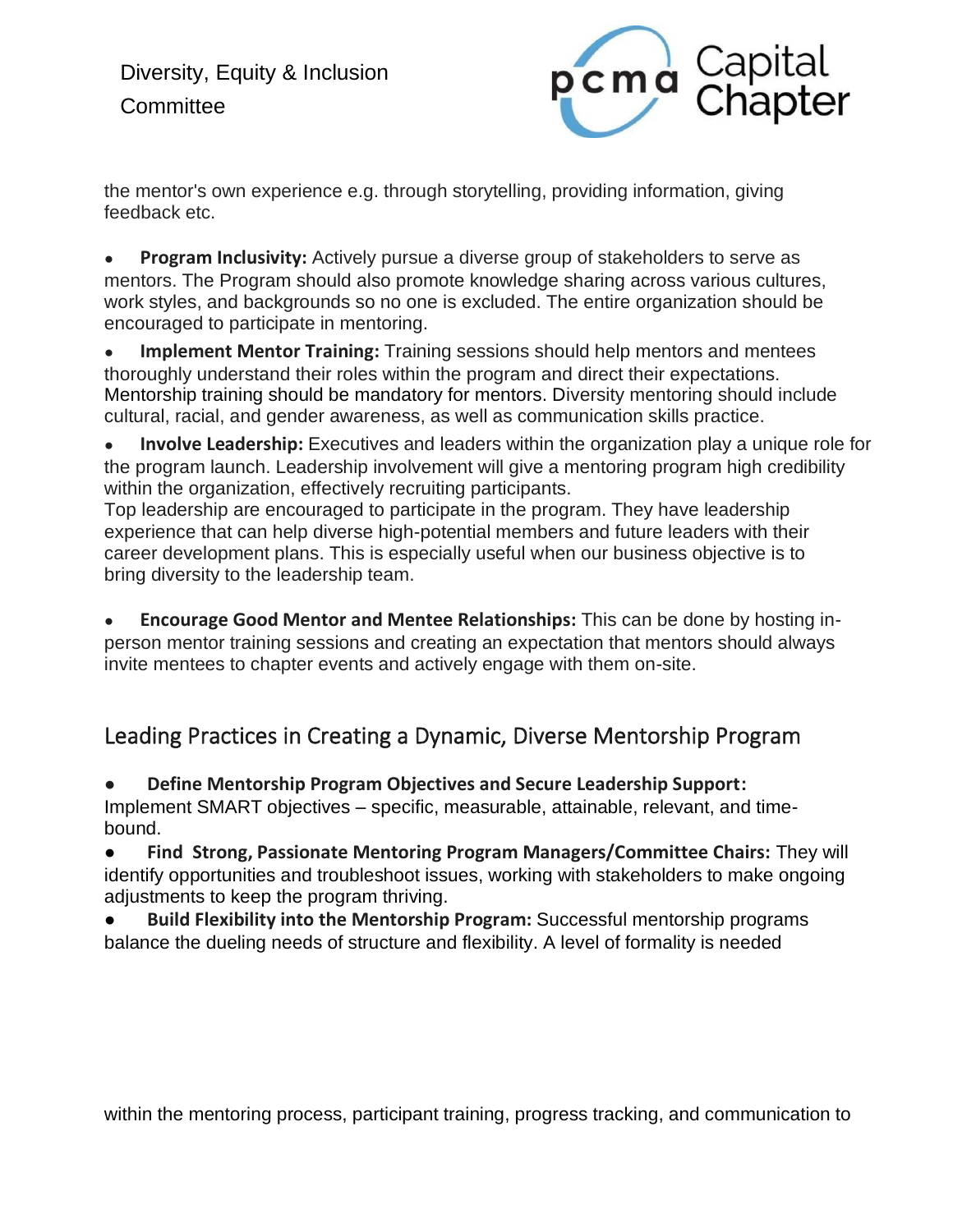Diversity, Equity & Inclusion **Committee** 



help the program run smoothly. Participant needs will vary in outcomes sought and preferred methods of learning. When planning a mentoring program, identify areas that require flexibility and build them into the program.

● **Put Your Marketing Hat On:** When you introduce a new mentoring program to your organization, there's generally natural enthusiasm. But this enthusiasm does not always translate into high participation rates. A common reason? The absence of effective promotion. Do not assume potential mentors and mentees will automatically understand the benefits of mentoring. For many, this will be their first experience. You may need to reassure them that participation is worth their time and effort, toolkit for promoting your [mentoring](https://chronus.com/resources/promoting-mentoring-program-toolkit) [program.](https://chronus.com/resources/promoting-mentoring-program-toolkit)

● **Think Win-Win - Understanding the Positive and Negative Factors that Impact Mentor Participation:** Once you have identified them, look for creative ways to reinforce positive drivers and lower the hurdles of negative ones throughout the mentoring process.

● **Use Mentoring Program Best Practices to Prepare Mentors and Mentees for Success:**  Productive mentoring does not just happen. [Provide training](https://chronus.com/how-to-start-a-mentoring-program) to mentors and mentees regarding the program's goals, participant roles, mentoring best practices, and your mentoring process. Help mentors and mentees clarify their own objectives. The need for training and guidance does not end after the initial orientation. Provide tips and best practices throughout the mentoring program to help participants stay on track and get the most out of the program.

**Embrace the Role of Mentoring Matchmaker: For mentoring to thrive, a solid** relationship needs to form between mentor and mentee. The strength of the match plays a critical role in this. Consider giving mentees a say in the matching process by allowing them to select a particular mentor or list their top three choices. Intentionally include diverse mentors in the process.

● **Track, Measure, Listen & Tune:** Track program and connection metrics and ask for feedback. At the program level, [build metrics around defined objectives.](https://chronus.com/resources/kirkpatrick-model-measuring-modern-mentoring-guide) Assess the outcomes of individual mentor and mentee connections. One of the easiest ways to measure success and capture feedback is through surveys. Ask participants and stakeholders how well the mentoring program met their goals and the goals of the organization. Also ask them for their ideas for improving the program.

● **Bring Closure to Individual Mentoring Connections:** Without defining a closure point, the mentoring process can wander aimlessly. As a mentoring connection progresses, work with the mentor and mentee to identify mileposts that indicate when mutually